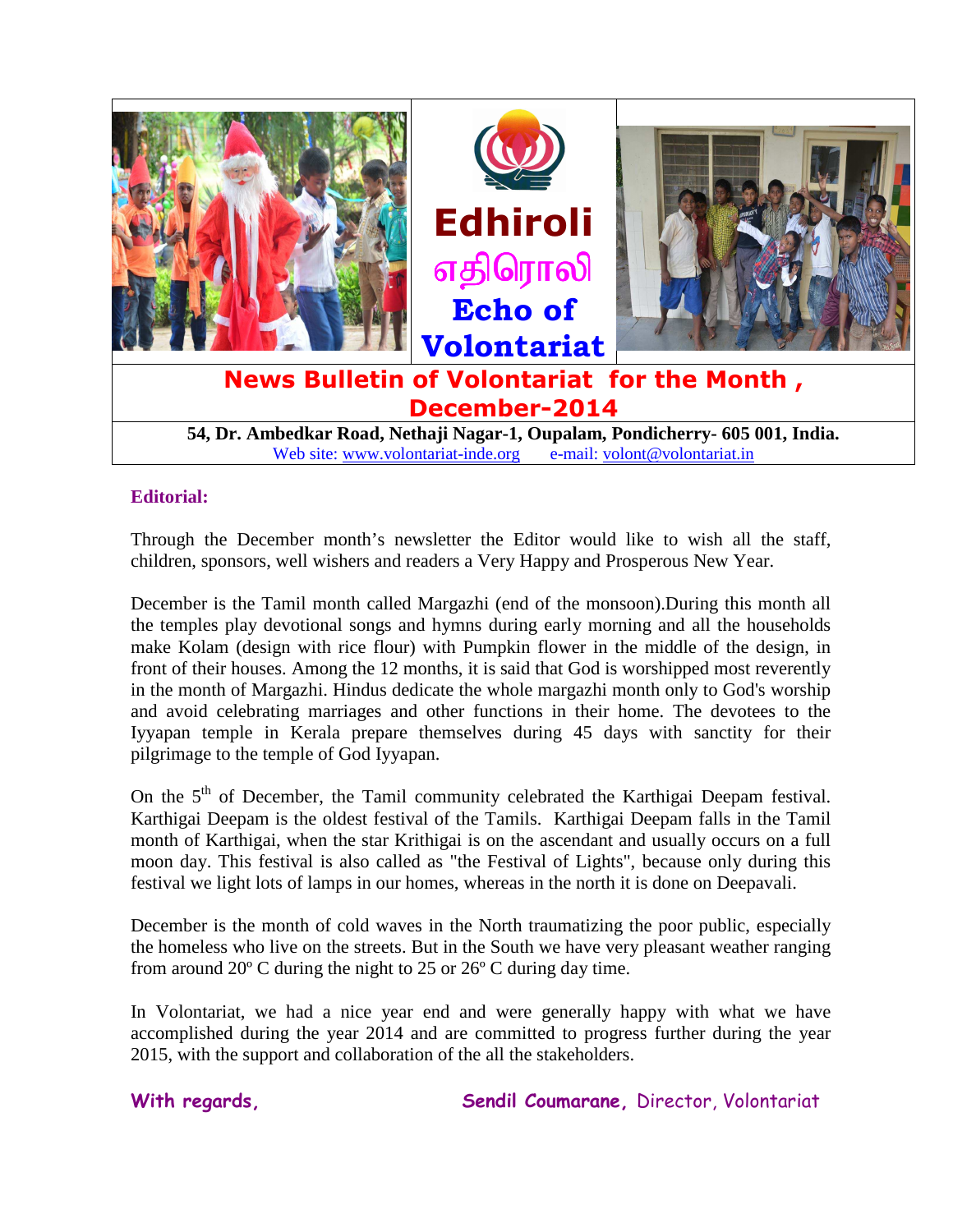### **Christmas celebration**



The birth of Jesus Christ was celebrated in Volontariat with lots of joy and happiness. All the staff participated in the programme arranged at the Justine Elvire room of Shakti Vihar. The celebration was graced by the presence of the EC members, Mr.Narayanasamy, Mr.Michael Antony and Mr.Dathcahanamoorthy. The European guests and volunteers enjoyed the cultural activities of our Crèche and Kindergarten children. Sweets and gifts were distributed to all the children. We also had a grand celebration at our farm arranged by the Nila

Illam children and enjoyed the spectacular performances of the children at the farm.

Special mention must be made for the gift of 100 kgs of fish, by Mme Sonia Baeriswyl, the President of Volontariat Committee of the Reunion Island. This was served to the staff and children of Volontariat during our Christmas day celebration. She also provided the dessert (Ice Creams) for all the children. Thanks a lot, Madame. I also take this opportunity to thank Mme Josiane Nougaret from Toulouse for her special contribution in equipping the children of Nila Illam with new winter cloths.



#### **Environment Awareness Workshop**



A one- day workshop to create awareness and sensitize the public on issues related to environment was conducted on 16<sup>th</sup> December at Shakti Vihar campus. The programme was jointly organized by Volontariat, Oulgaret Municipality and the Department of Science Technology & Environment. More than 300 persons participated in this programme and were given information on the importance of saving water and related issues.

#### **Year end Meeting**

All the staff of Volontariat gathered on the  $31<sup>st</sup>$ evening to formally bid good bye to year 2014. It was an occasion for greeting each other for the New Year 2015 and to get the motivation from the Volontariat administration for the work and service they are going to take up during the year 2015. Gatherings like this help to build the WE feeling among all the employees of Volontariat and make them realize that they belong to a big Volontariat family.